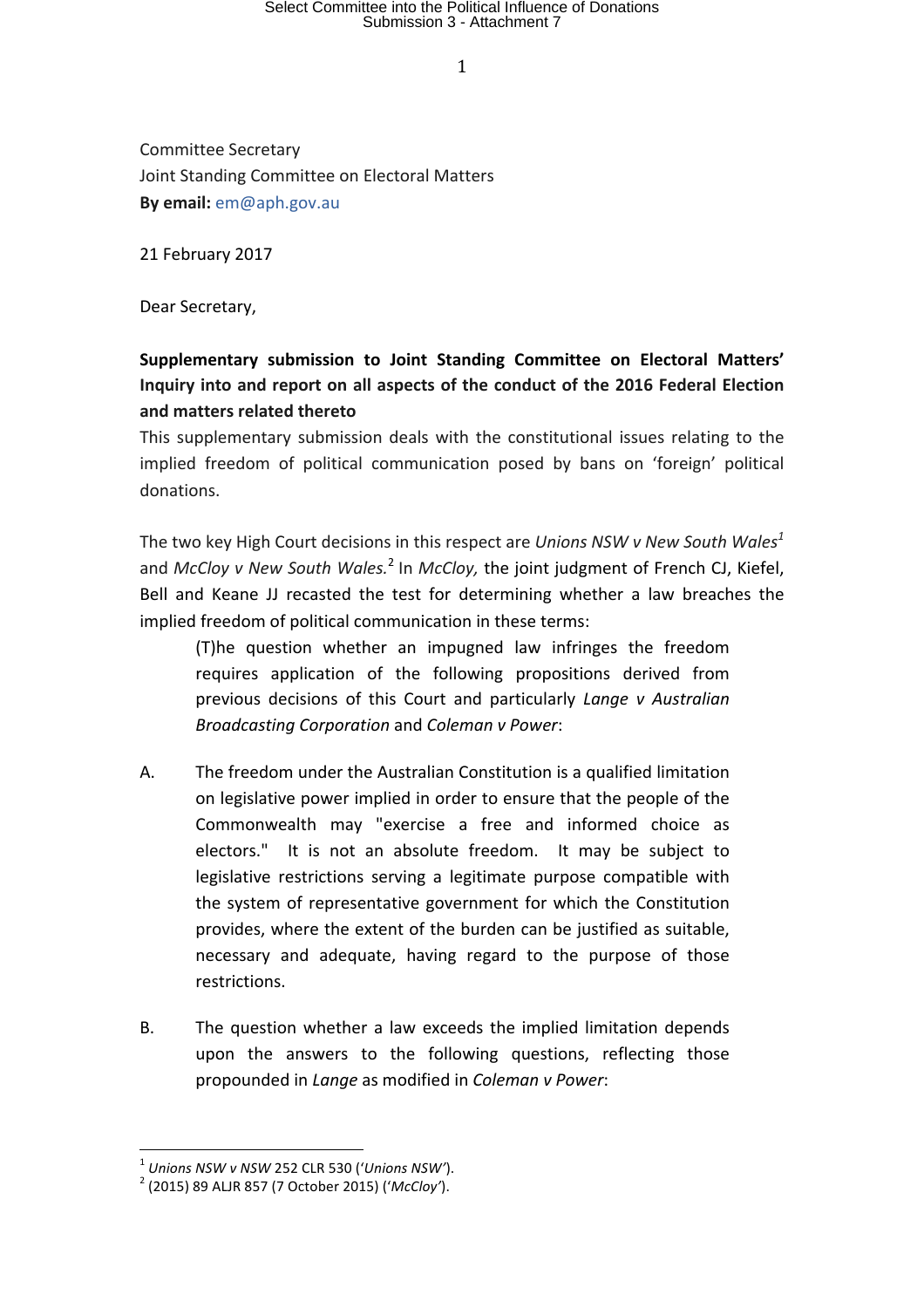1. Does the law effectively burden the freedom in its terms, operation or effect?

> If "no", then the law does not exceed the implied limitation and the enquiry as to validity ends.

2. If "yes" to question 1, are the purpose of the law and the means adopted to achieve that purpose legitimate, in the sense that they are compatible with the maintenance of the constitutionally prescribed system of representative government? This question reflects what is referred to in these reasons as "compatibility testing".

The answer to that question will be in the affirmative if the purpose of the law and the means adopted are identified and are compatible with the constitutionally prescribed system in the sense that they do not adversely impinge upon the functioning of the system of representative government.

> If the answer to question 2 is "no", then the law exceeds the implied limitation and the enquiry as to validity ends.

3. If "yes" to question 2, is the law reasonably appropriate and adapted to advance that legitimate object? This question involves what is referred to in these reasons as "proportionality testing" to determine whether the restriction which the provision imposes on the freedom is justified.

> The proportionality test involves consideration of the extent of the burden effected by the impugned provision on the freedom. There are three stages to the test  $-$  these are the enquiries as to whether the law is justified as suitable, necessary and adequate in its balance in the following senses:

> $suit -$  as having a rational connection to the purpose of the provision;

> $necessary - in$  the sense that there is no obvious and compelling alternative, reasonably practicable means of achieving the same purpose which has a less restrictive effect on the freedom;

> *adequate in its balance* — a criterion requiring a value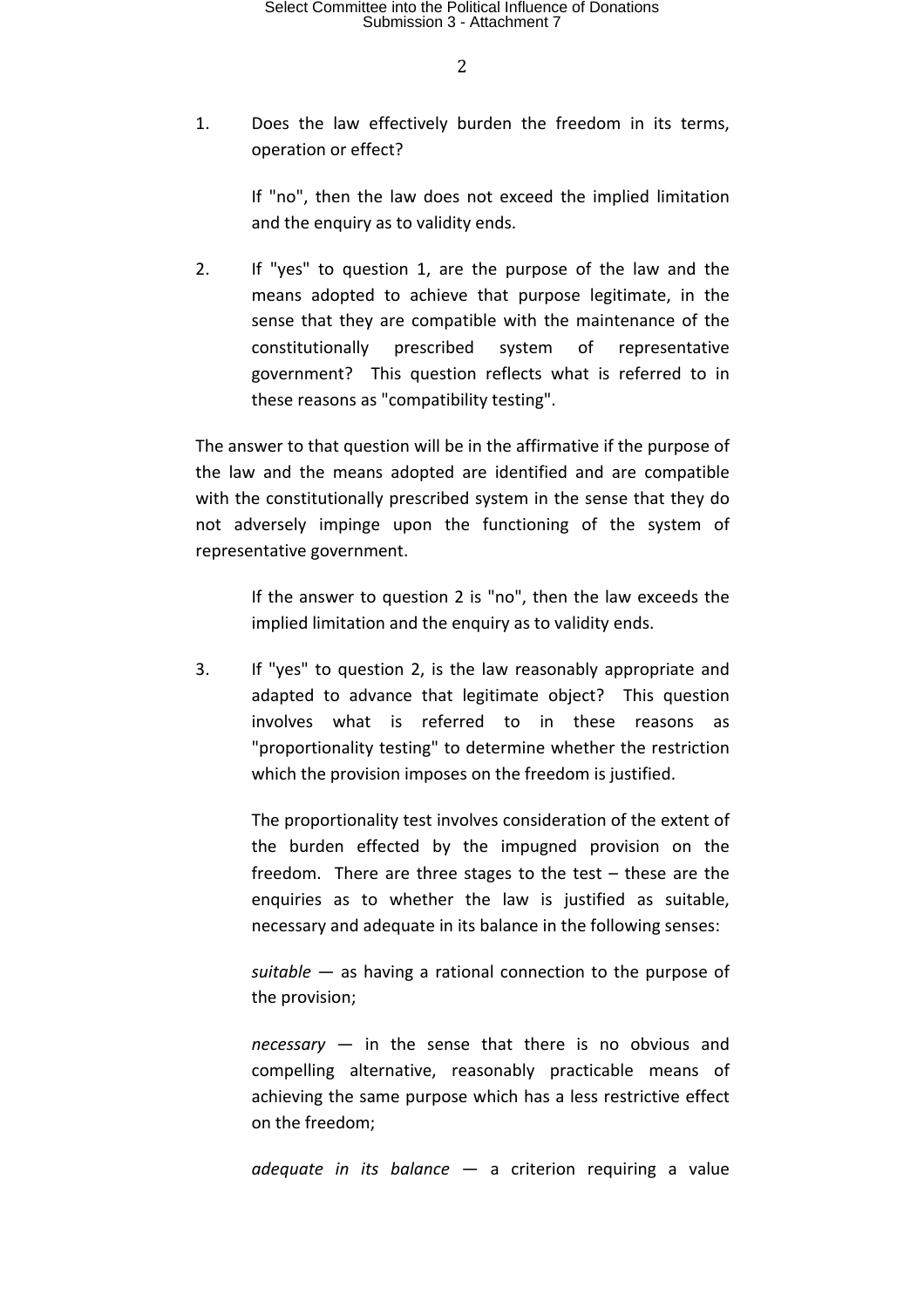3

judgment, consistently with the limits of the judicial function, describing the balance between the importance of the purpose served by the restrictive measure and the extent of the restriction it imposes on the freedom.

If the measure does not meet these criteria of proportionality testing, then the answer to question 3 will be "no" and the measure will exceed the implied limitation on legislative power.<sup>3</sup>

In *Unions NSW,* the High Court struck down section 96D(1) of *Election Funding*, *Expenditure and Disclosures Act 1981* (NSW) on the ground that it infringed the implied freedom. This section provided that:

It is unlawful for a political donation to a party, elected member, group, candidate or third-party campaigner to be accepted unless the donor is an individual who is enrolled on the roll of electors for State elections, the roll of electors for federal elections or the roll of electors for local government elections.

The main basis of this finding of invalidity was that there was no rational connection between the provision and the anti-corruption purposes of the *Election Funding*, Expenditure and Disclosures Act 1981 (NSW).<sup>4</sup> This was principally because nonelectors who are *part of the Australian community* had a legitimate interest in the Commonwealth governmental processes. As the joint judgment of French CJ, Hayne, Crennan, Kiefel and Bell JJ put it:

Political communication may be undertaken legitimately to influence others to a political viewpoint. It is not simply a two-way affair between electors and government or candidates. There are many in the community who are not *electors but who are governed and are affected by decisions of government. Whilst* not suggesting that the freedom of political communication is a *personal right or freedom, which it is not, it may be acknowledged that such persons and entities have a legitimate interest in governmental action and the direction of policy*.

 $\ldots$ 

The point to be made is that *they, as well as electors, may seek to influence the ultimate choice of the people as to who should govern*. They may do so directly or indirectly through the support of a party or a candidate who they consider best represents or expresses their viewpoint. In turn, political

 $3$  Ibid [2].<br> $4$  *Unions NSW, 559.* See also *McCloy* [9].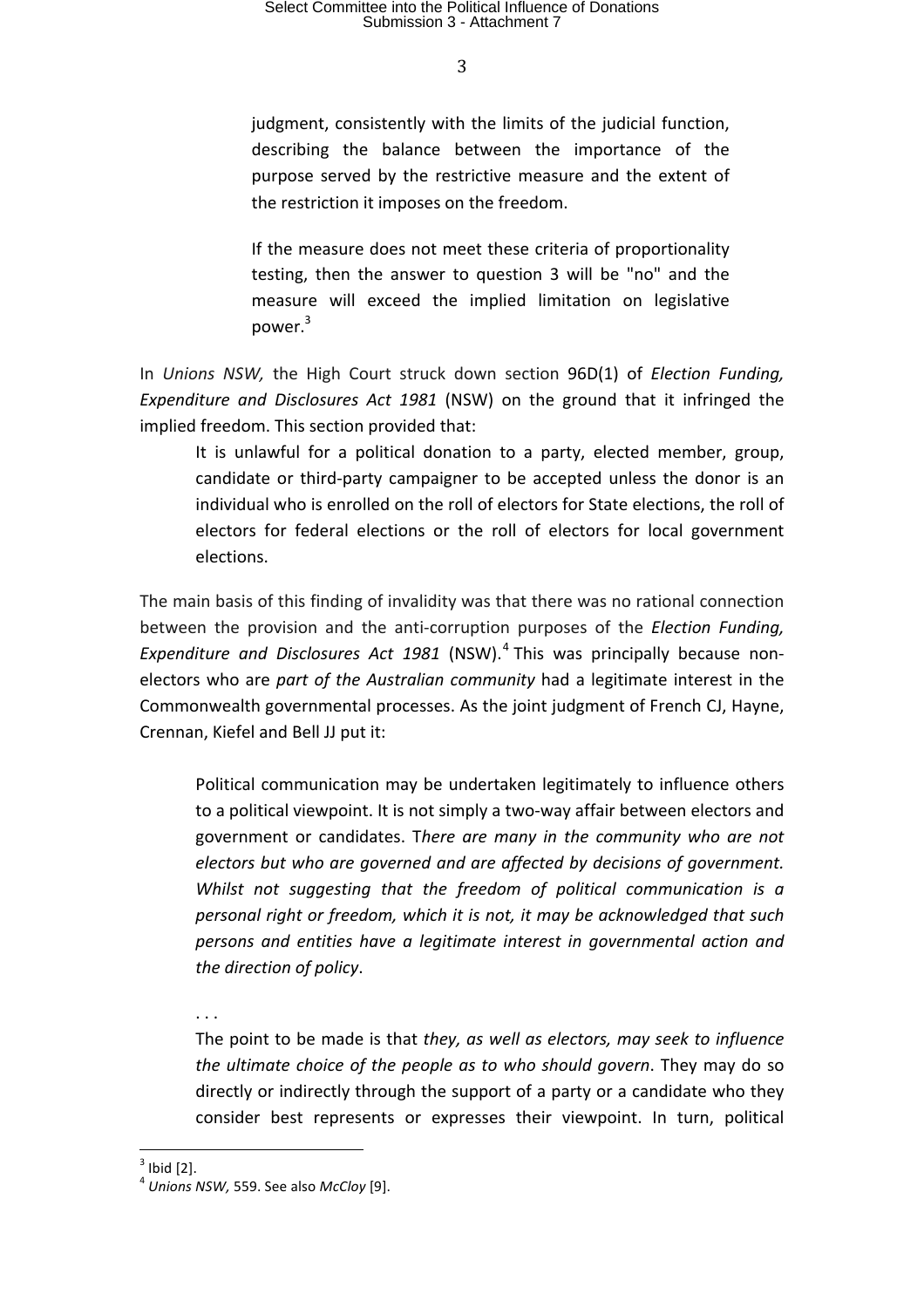4

parties and candidates may seek to influence such persons or entities because it is understood that they will in turn contribute to the discourse about matters of politics and government.<sup>5</sup>

While the judgments of the High Court in *Unions NSW* and *McCloy* clearly recognize the legitimate interest of non-electors in the Australian community in Commonwealth governmental processes, they do *not* mean that the ability of nonelectors in the Australian community to engage in political communication cannot be regulated - they along with electors can be subject to laws burdening the implied freedom of political communication if these laws pursue anti-corruption purposes in a manner compatible with the freedom.

Of particular note here is the broad approach taken by joint judgment in *McCloy* to the meaning of corruption. Three types of corruption were identified in this judgment: 'quid pro quo' corruption; 'clientelism' corruption; and 'war-chest' corruption. The first type occurs when political contributions secure specific favours from the recipient public official. The second, 'clientelism' corruption, 'arises from an office-holder's dependence on the financial support of a wealthy patron to a degree that is apt to compromise the expectation, fundamental to representative democracy, that public power be exercised in the public interest'.<sup>6</sup> While the first two types of corruption 'threaten the quality and integrity of governmental decisionmaking', 'war-chest' corruption arises when 'the power of money  $\ldots$  pose(s) a threat to the electoral process itself'.<sup>7</sup> Here the joint judgment favourably cited the judgment of Lord Bingham in *R* (on the application of Animal Defenders *International)* v Secretary of State for Culture, Media and Sport ('Animal Defenders'). for his Lordship's view that 'in a democracy it is highly desirable that the playing field of public debate be so far as practicable level'. <sup>8</sup>

It was in part because of this broad approach towards the meaning of 'corruption' that the joint judgment concluded that caps on political donations under Division 2A, Part 6 of the *Election Funding, Expenditure and Disclosures Act 1981* (NSW); the ban on indirect campaign contributions exceeding \$1,000 under section 96E of the same Act; and the ban on 'property developers' under Division 4A, Part 6 of the Act did not infringe the implied freedom of political communication. The upholding of the ban on 'property developers' makes clear that provisions of selective scope are not necessarily in breach of the implied freedom; they can be compatible with the freedom if there is a demonstrated justification for such selectivity. $9$ 

<sup>&</sup>lt;sup>5</sup> Ibid 551-552 (emphasis added; footnotes omitted). See also *McCloy* [26].<br>
<sup>6</sup> *McCloy* [36].<br>
<sup>7</sup> Ibid [38].<br>
<sup>8</sup> ibid [39].

 $<sup>9</sup>$  Ibid [63].</sup>